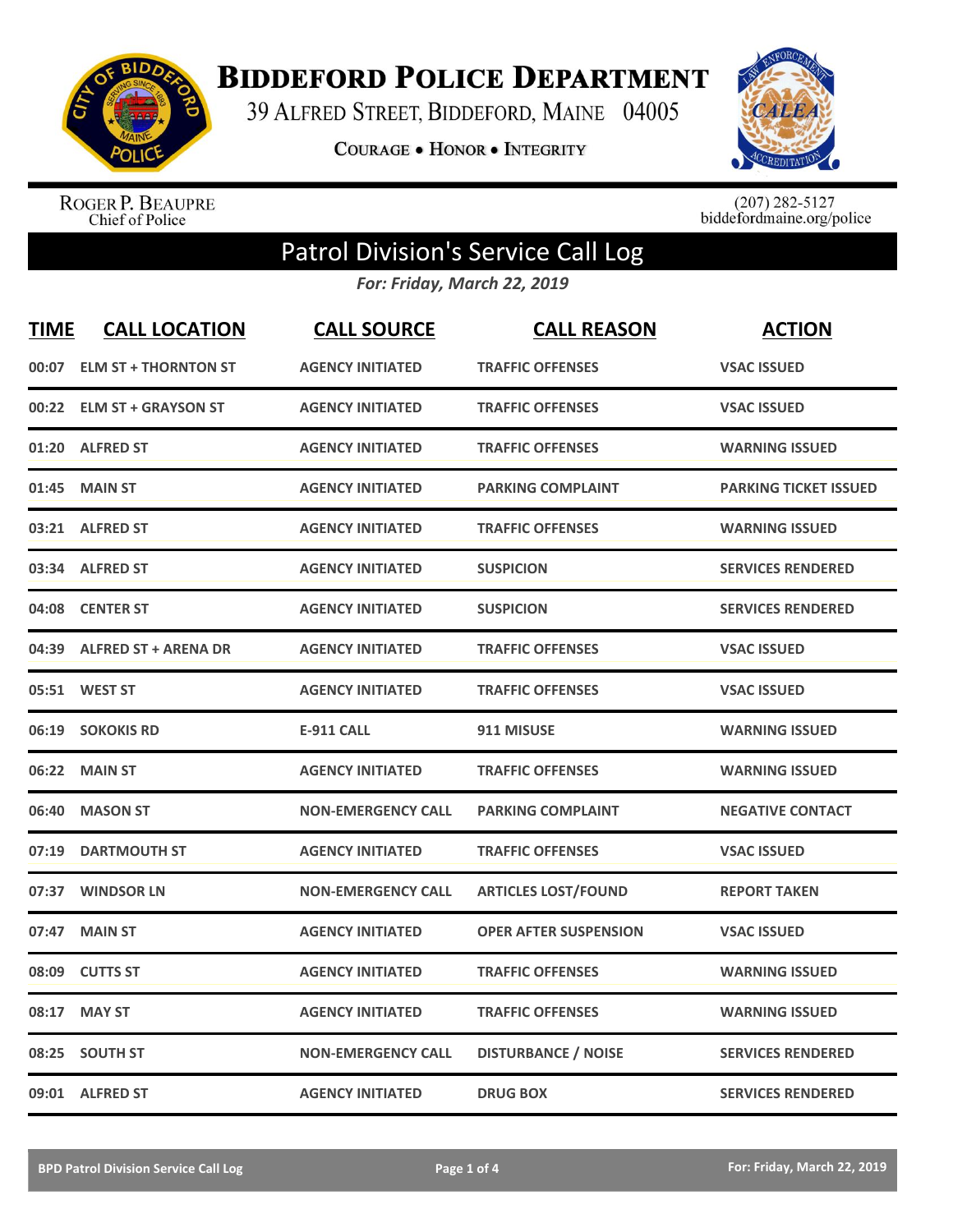| <b>TIME</b>                                                                                                                   | <b>CALL LOCATION</b>         | <b>CALL SOURCE</b>        | <b>CALL REASON</b>                        | <b>ACTION</b>               |  |
|-------------------------------------------------------------------------------------------------------------------------------|------------------------------|---------------------------|-------------------------------------------|-----------------------------|--|
|                                                                                                                               | 09:23 POOL ST                | <b>AGENCY INITIATED</b>   | <b>ALL OTHER</b>                          | <b>SERVICES RENDERED</b>    |  |
|                                                                                                                               | 09:50 ALFRED ST              | <b>E-911 CALL</b>         | 911 MISUSE                                | <b>SERVICES RENDERED</b>    |  |
|                                                                                                                               | 10:03 SUMMER ST              | <b>NON-EMERGENCY CALL</b> | <b>SUSPICION</b>                          | <b>NEGATIVE CONTACT</b>     |  |
|                                                                                                                               | 10:10 MAPLEWOOD AVE          | <b>NON-EMERGENCY CALL</b> | <b>TRAFFIC OFFENSES</b>                   | <b>VSAC ISSUED</b>          |  |
|                                                                                                                               | 10:34 LESTER B ORCUTT BLVD   | <b>NON-EMERGENCY CALL</b> | <b>ANIMAL COMPLAINT</b>                   | <b>NO ACTION REQUIRED</b>   |  |
| 10:35                                                                                                                         | <b>BIRCH ST + HILL ST</b>    | <b>AGENCY INITIATED</b>   | <b>OPER AFTER SUSPENSION</b>              | <b>CITATION ISSUED</b>      |  |
| OFFENDER: HEATHER MARIE ROY  AGE: 29  RESIDENT OF: BIDDEFORD, ME<br>CHARGE: OPERATE WHILE LICENSE SUSPENDED OR REVOKED, PRIOR |                              |                           |                                           |                             |  |
|                                                                                                                               | 10:53 HILL ST                | <b>AGENCY INITIATED</b>   | <b>TRAFFIC OFFENSES</b>                   | <b>VSAC ISSUED</b>          |  |
|                                                                                                                               | 11:46 ALFRED ST + LAMBERT ST | <b>AGENCY INITIATED</b>   | <b>TRAFFIC OFFENSES</b>                   | <b>VSAC ISSUED</b>          |  |
|                                                                                                                               | 12:22 INDEBT DR              | <b>E-911 CALL</b>         | ATTEMPTED/THREATENED SUICIDE REPORT TAKEN |                             |  |
|                                                                                                                               | 12:43 PLYMOUTH DR            | <b>NON-EMERGENCY CALL</b> | <b>SUSPICION</b>                          | <b>NO VIOLATION</b>         |  |
|                                                                                                                               | 13:13 GRAHAM ST              | <b>AGENCY INITIATED</b>   | <b>TRAFFIC OFFENSES</b>                   | <b>WARNING ISSUED</b>       |  |
|                                                                                                                               | 13:21 MAIN ST                | <b>NON-EMERGENCY CALL</b> | <b>THEFT</b>                              | <b>REPORT TAKEN</b>         |  |
|                                                                                                                               | 13:23 SUMMER ST              | <b>AGENCY INITIATED</b>   | <b>WARRANT ARREST</b>                     | <b>NEGATIVE CONTACT</b>     |  |
|                                                                                                                               | 13:29 WEST ST                | <b>AGENCY INITIATED</b>   | <b>TRAFFIC OFFENSES</b>                   | <b>WARNING ISSUED</b>       |  |
|                                                                                                                               | 13:36 MOUNTAIN RD            | <b>E-911 CALL</b>         | 911 MISUSE                                | <b>NO ACTION REQUIRED</b>   |  |
|                                                                                                                               | 13:37 WEST ST                | <b>AGENCY INITIATED</b>   | <b>TRAFFIC OFFENSES</b>                   | <b>VSAC ISSUED</b>          |  |
|                                                                                                                               | 14:02 GUINEA RD              | <b>AGENCY INITIATED</b>   | <b>TRAFFIC OFFENSES</b>                   | <b>VSAC ISSUED</b>          |  |
|                                                                                                                               | 14:21 ELM ST                 | <b>AGENCY INITIATED</b>   | <b>TRAFFIC OFFENSES</b>                   | <b>WARNING ISSUED</b>       |  |
|                                                                                                                               | 14:25 POOL ST                | <b>AGENCY INITIATED</b>   | <b>TRAFFIC OFFENSES</b>                   | <b>WARNING ISSUED</b>       |  |
|                                                                                                                               | 14:33 POOL ST                | <b>AGENCY INITIATED</b>   | <b>TRAFFIC OFFENSES</b>                   | <b>VSAC ISSUED</b>          |  |
|                                                                                                                               | 14:47 POOL ST                | <b>AGENCY INITIATED</b>   | <b>TRAFFIC OFFENSES</b>                   | <b>VSAC ISSUED</b>          |  |
|                                                                                                                               | 14:51 BACON ST               | <b>AGENCY INITIATED</b>   | <b>PAPERWORK</b>                          | <b>PAPERWORK NOT SERVED</b> |  |
|                                                                                                                               | 15:04 POOL ST + GEORGE ST    | <b>AGENCY INITIATED</b>   | <b>TRAFFIC OFFENSES</b>                   | <b>VSAC ISSUED</b>          |  |
|                                                                                                                               | 15:05 MAY ST                 | <b>AGENCY INITIATED</b>   | <b>PAPERWORK</b>                          | <b>PAPERWORK NOT SERVED</b> |  |
|                                                                                                                               | 15:24 LESSARD AVE            | <b>AGENCY INITIATED</b>   | <b>TRAFFIC OFFENSES</b>                   | <b>WARNING ISSUED</b>       |  |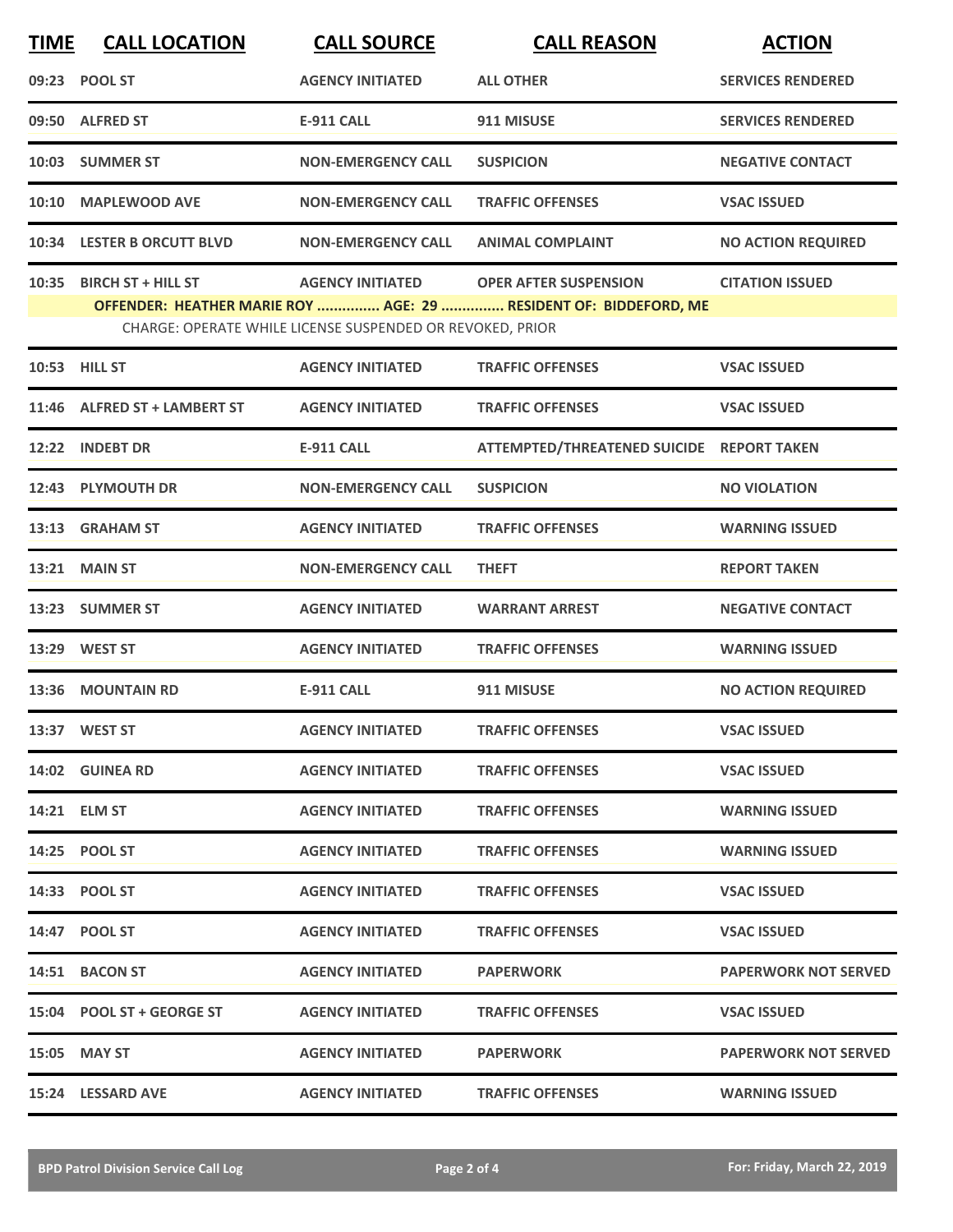| <b>TIME</b> | <b>CALL LOCATION</b>                           | <b>CALL SOURCE</b>                | <b>CALL REASON</b>                                              | <b>ACTION</b>               |
|-------------|------------------------------------------------|-----------------------------------|-----------------------------------------------------------------|-----------------------------|
|             | <b>15:27 SPRINGBROOK DR</b>                    | <b>E-911 CALL</b>                 | 911 MISUSE                                                      | <b>SERVICES RENDERED</b>    |
|             | 15:43 GUINEA RD + WESLEY DR                    | <b>AGENCY INITIATED</b>           | <b>TRAFFIC OFFENSES</b>                                         | <b>WARNING ISSUED</b>       |
| 15:59       | <b>CONGRESS ST + FREE ST</b>                   | <b>NON-EMERGENCY CALL</b>         | <b>PARKING COMPLAINT</b>                                        | <b>SERVICES RENDERED</b>    |
|             | <b>16:06 MAIN ST</b>                           | <b>AGENCY INITIATED</b>           | <b>TRAFFIC OFFENSES</b>                                         | <b>VSAC ISSUED</b>          |
|             | 16:06  FOSS ST                                 | <b>AGENCY INITIATED</b>           | <b>PRO-ACTIVE DV RESPONSE TEAM</b>                              | <b>NO VIOLATION</b>         |
|             | 16:09 HILLS BEACH RD + RED OAK LN              | <b>AGENCY INITIATED</b>           | <b>TRAFFIC OFFENSES</b>                                         | <b>WARNING ISSUED</b>       |
|             | 16:24 MAIN ST                                  | <b>AGENCY INITIATED</b>           | <b>TRAFFIC OFFENSES</b>                                         | <b>VSAC ISSUED</b>          |
|             | 16:26 LINCOLN ST                               | <b>E-911 CALL</b>                 | 911 MISUSE                                                      | <b>NO ACTION REQUIRED</b>   |
|             | 16:41 ALFRED ST                                | <b>WALK-IN AT STATION</b>         | <b>COURT ORDERED CHECK IN</b>                                   | <b>SERVICES RENDERED</b>    |
|             | 16:48 SOUTH ST                                 | <b>AGENCY INITIATED</b>           | <b>TRAFFIC OFFENSES</b>                                         | <b>WARNING ISSUED</b>       |
|             | 16:55 POOL ST + DECARY RD                      | <b>AGENCY INITIATED</b>           | <b>TRAFFIC OFFENSES</b>                                         | <b>WARNING ISSUED</b>       |
|             | 16:59 SOUTH ST                                 | <b>AGENCY INITIATED</b>           | <b>TRAFFIC OFFENSES</b>                                         | <b>VSAC ISSUED</b>          |
|             | 17:09 ELM ST                                   | <b>NON-EMERGENCY CALL</b>         | <b>DISTURBANCE / NOISE</b>                                      | <b>SERVICES RENDERED</b>    |
|             | 17:35 LINCOLN ST                               | <b>E-911 CALL</b>                 | 911 MISUSE                                                      | <b>NO ACTION REQUIRED</b>   |
| 17:35       | <b>BIRCH ST + HILL ST</b>                      | <b>AGENCY INITIATED</b>           | <b>TRAFFIC OFFENSES</b>                                         | <b>VSAC ISSUED</b>          |
|             | 17:49 ELM ST                                   | <b>AGENCY INITIATED</b>           | <b>PAPERWORK</b>                                                | <b>PAPERWORK NOT SERVED</b> |
|             | 18:38 FRANKLIN ST                              | <b>NON-EMERGENCY CALL</b>         | <b>PARKING COMPLAINT</b>                                        | <b>SERVICES RENDERED</b>    |
|             | <b>18:57 KYLE LN</b>                           | <b>NON-EMERGENCY CALL</b>         | <b>THEFT</b>                                                    | <b>SERVICES RENDERED</b>    |
|             | 19:11 MARINER WAY                              | <b>AGENCY INITIATED</b>           | <b>TRAFFIC OFFENSES</b>                                         | <b>WARNING ISSUED</b>       |
|             | 19:29 ALFRED ST                                | <b>AGENCY INITIATED</b>           | <b>TRAFFIC OFFENSES</b>                                         | <b>WARNING ISSUED</b>       |
|             | 19:36 GUINEA RD + ROCKWOOD DR                  | <b>AGENCY INITIATED</b>           | <b>TRAFFIC OFFENSES</b>                                         | <b>WARNING ISSUED</b>       |
|             | 19:54 MARINER WAY                              | <b>AGENCY INITIATED</b>           | <b>TRAFFIC OFFENSES</b>                                         | <b>VSAC ISSUED</b>          |
|             | 20:07 SOUTH ST                                 | E-911 CALL                        | <b>DOMESTIC COMPLAINTS</b>                                      | <b>REPORT TAKEN</b>         |
|             | 21:04 PROSPECT ST + CLARK ST                   | AGENCY INITIATED TRAFFIC OFFENSES |                                                                 | <b>ARREST(S) MADE</b>       |
|             | <b>CHARGE: OPERATE VEHICLE WITHOUT LICENSE</b> |                                   | OFFENDER: BRYANNA LEE FOGG  AGE: 25  RESIDENT OF: BIDDEFORD, ME |                             |
|             | 22:16 SOUTH ST                                 | <b>AGENCY INITIATED</b>           | <b>TRAFFIC OFFENSES</b>                                         | <b>VSAC ISSUED</b>          |